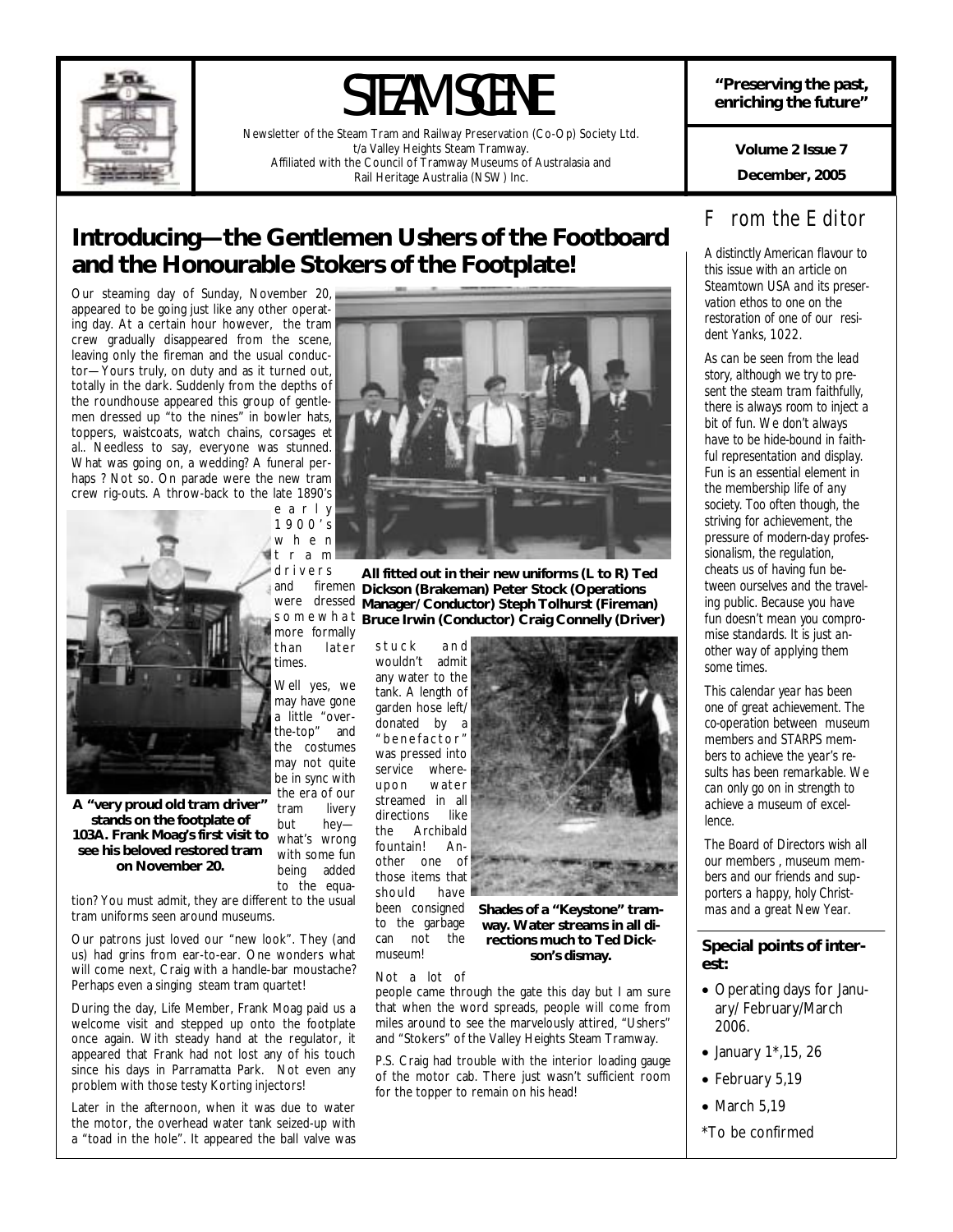# Page 2 **STEAM SCENE**



**An aerial view of Steamtown gives some idea of the huge undertaking by NPS** 



**Engaging youth– an important facet of a planned interpretive programme. On these young people rests the hope of the future for rail museums.** 



**Letting people see how repairs are done in a safe environment. Some visitors are just as stimulated by this facet as by heritage train travel.** 

# **Static and Original or Active and Adulterated?**

*Sounds like a food storage problem but no; it's an old conundrum faced at most times by all credible rail transport museums. An article that appeared in "Locomotive and Railway Preservation" (USA) some years ago gives some food for thought in the matter. Indeed it is perhaps a different way of thinking about rail transport preservation.* 

Some years ago the National Parks Service (NPS) of USA found itself the "beneficiary" of a 67 acre railway yard complete with 29 steam engines, 86 carriages, a collection of buildings dating back to 1865 and a host of other miscellaneous associated

equipment.. With no previous experience in this type of preservation, they cast around the many and varied rail museums and organizations in an attempt to glean what was hoped would be, a consensus of practices, procedures and expectations that would point them in the right direction as to what to do with their acquisition. What they found was little or no consensus and few bottom-line principles upon which everyone agreed. There were many static museums with well established practices in cataloguing, restoring and displaying in a static environment. Similarly there were many operating rail museums doing a fine job in restoring, operating and giving enjoyment to themselves and the public. Various railway structures had also being carefully restored and turned into a variety of uses. Much had been restored but still there was little consensus about the "how" it should be done, era to be interpreted etc. NPS learned that most had something to offer but that they would have to establish their own situational criteria. NPS gradually found that the preservation movement generally fell into one of these two camps. Firstly, their were those who preserved certain elements of railway heritage providing an interpretive history of evolution and design. Many had recreated the experience of passenger travel by train. Secondly, there were those involved in railway preservation intent on preserving "original fabric".

Herein lay the nub of the dilemma.

This matter has been raised some time back in a STARPS annual report and also in a previous newsletter. When you use something it wears out and requires repairs. In the process of repair you are diminishing the original but the object continues "in life". Should you not use it and freeze it in time and give limited interpretation of its use or do you use it with compromise and give a better interpretation of its use? There are arguments for both points of view ranging from an ultra-conservative "save for the future" point of view to the "grand-father's axe" syndrome.

 NPS was a body determined to come to grips with a multi-faceted railway preservation issue. As it turned out, they looked at it from an "outsiders point of view", being an organization not before involved in railway preservation. It was the age-old

story of a fresh set of eyes looking at a problem and tendering a solution. Not one for everybody but a solution never-the-less.

NPS found they had two choices. It was either to keep everything as static display or as functioning structures and equipment.

From their assessment of the rail heritage industry and their own experience with historic buildings and sites they came up with the notion of an *"operating engineering system".* In short this was to display and demonstrate how structures functioned. To bring them back to functioning life in order to use them in interpreting how a railway yard was designed and operated not so much as to what it looked like in previous eras. None of their many locomotives and passenger cars had any great claim to fame, they were just common work-horses. Their significance was not in what they looked like but in *what they did.* 

NPS found that much of their criteria adopted as sound practice in historic place preservation was directly applicable to the Steamtown scenario. Quoting the *"Secretary of the Interior's Standards of Rehabilitation",* they state that, *"long term preservation of historic structures requires the constant repair, maintenance and replacement of the structure's components."* It is inevitable that components within structures wear out or decay over time. Never was this truer than in locomotives and carriages. Historic structures are living systems that must be allowed to change through time in order to survive. The inevitable replacement and adaptation is a means of preserving both a building's significance and its useful life.

Railway preservationists are still struggling with this issue. It seems more fundamental that when some part of an historic building deteriorates, that part is replaced albeit by something new that looks the same. This doesn't take quite so readily in some spheres of railway heritage. NPS have looked at the problem this way. Railway structures and equipment were built to operate. Their purpose was to produce. As a result this equipment wore out progressively and was repaired/replaced. Similarly, when improvements or efficiencies were available, these were adapted and accommodated so as to extend an active life. What happens to working systems such as locomotives when they are taken out of service? When they can no longer produce? Does it retain its significance and purpose or does it become nothing more than a physical symbol of what no longer exists?

NPS consider that an *"operating engineering system"*  be it an engine, roundhouse or railway yard, contains three elements: how it evolved, what it produced and its relationship to people. The first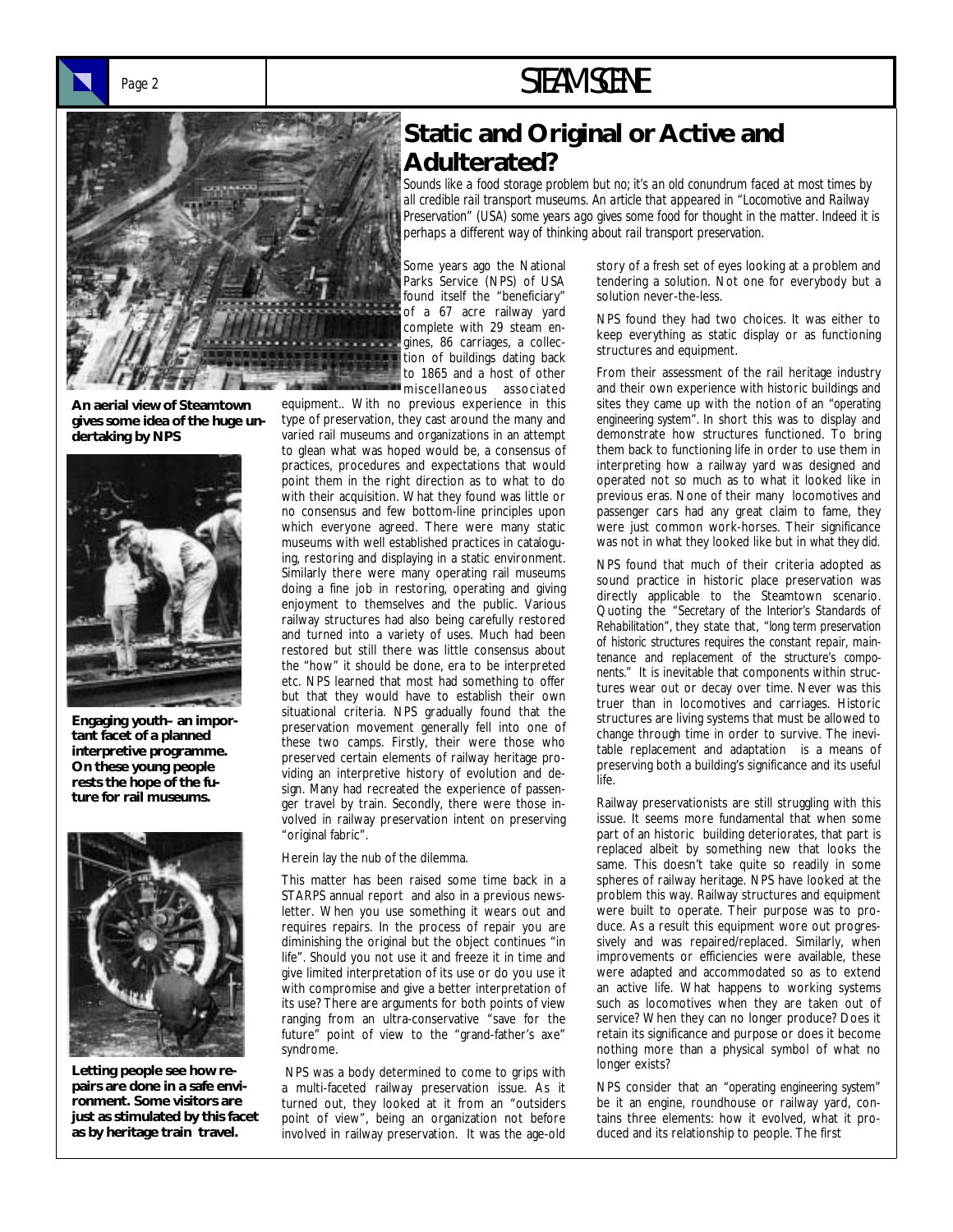### Volume 2 Issue 7

element is widely understood, the how and the why it was built and adequate documentation of this, including modification. The NPS consider however that of primary significance is the "product" or "service" element. In other words, the output of the system, not the system itself. They give an example of an old mill and loom they maintain. If it remained static, people would gain some understanding of its function. However if it operates with all its support structures functioning and a final product being produced, the perception and appreciation is immeasurably enhanced.

We may be enchanted and give locomotives a romantic nuance that they perhaps never had in their real lives. The loco is however, just one element in a railway system.

Thirdly , in the *"engineering system"* context is the human element. This is the almost palpable connection between humans and the machines they operate, fix and observe. This is particularly so with steam engines. People are fascinated by other people working on or around locos, be it servicing or repairing them.

But if we are to use our locomotives and carriages, what about the "consumptive use of original fabric". When considering this issue NPS considered the following questions:

- How much of the fabric is original?
- How much was changed during its working life?
- What was its original purpose?
- What is our purpose in preservation?

If the purpose was only to understand technological history, the answer would be easy: select an era, "freeze and store". From the NPS experience with historic buildings i.e. a "working architectural system" "freezing in time" is not an option. Historic buildings decay etc. Mortar crumbles and wood rots. Fire-suppression, security alarms need to be installed to prevent destruction. Do you let all fall away because replacement debases "original fabric"? No. NPS maintain it doesn't matter how much original fabric remains. What is important is for a building to retain its "function". So far as "operating engineering systems" are concerned, NPS suggests that some systems should be frozen in order to preserve significant features of their technology. Others however, should be allowed to adapt to change in order to keep operating and functioning significance. Railway structures, locomotives and carriages were continually being changed throughout their active service. Certainly with locomotives, wheels, boiler tubes, springs and a whole host of parts were periodically replaced in order to maintain their useful lives. If this is a problem with working systems from the past, think about the present and the future. Diesel locomotives are subject to possibly more radical replacement of parts than ever steam locomotives were. Indeed much is interchangeable. It is not impossible to conceive that some diesel locomotives today have only their body shells and number left as original fabric! Does this mean that say in 2050, diesel locos are not worth saving because they perhaps have only a small percentage of "original fabric" left?

An "operating engineering system" progressively wears out. This was known when it was created and it was made so as to be adaptive to new parts. Yes, you can freeze the system in time, not use it and not wear it out. But then that is only telling part of the story. What it did, how it was done, indeed, "its

product" must be left to the imagination.

The Steamtown solution was to treat its buildings, collection and people as components that work together to interpret an engineering operating system called "a railroad". Each element could stand on its own however NPS was convinced that the elements

were better preserved and interpreted as components of a larger, more meaningful whole, in order to provide a portrait of an historic railroad engineering system.

#### **ooo0ooo**

How does this relate to our small set-up at Valley Heights and our unique "little tea kettles". Do you weld or rivet, spray paint or brush, veneer or seek solid? Do we follow the conservative views of say John White Jun. of the Smithsonian Institution, warning of "grandfather's axe" or do we follow the perhaps more liberal views of NPS and Steamtown?

Seems to me that most credible museums pursue a quite conservative policy. We at STARPS most certainly try to. 103A for example still has much "original fabric", possibly much more than say 1A in the Power House Museum. Never-the-less, repairs are inevitable. We do make every effort however to replicate that which is being replaced. Similarly with trailer car 93B. Perhaps barely 60% of this car is original fabric. Its rebuild has replicated as far as possible original fabric that was beyond repair. What was the alternative; let both languish in an unrecognizable state? The answer is obvious. If both were to remain static, yes they would give some idea of what they were about. In steam and operating, the picture become more complete with what we saw previously , being only a pale shadow. Never-the-less, these and other collection items must be used conservatively. No one can forecast where steam heritage operations will be in 50—100 years time. Most certainly, the world will be a totally different place. We can only do the best we can today, enjoy it and enable it to be passed on to the next generation in the best condition possible to our knowledge.

The debate over "use or freeze" I am sure, will continue. The NPS entry into the heritage railway

**A mezzanine platform allows visitors to view the lighting up and raising steam procedure.** 

**This sort of involvement (in a safe environment) is part of the human dimension and connection between people and machines.** 

scene does go to show there are different ways of looking at preserving heritage items. Whilst an "operating engineering system" might seem to be an appropriate ethos under which certain railway heritage, can be operated, who knows if a different concept might be just around the corner..

#### **ooo0ooo**

*This article was adapted and edited by Bruce Irwin from "Steamtown" written by John Latschar and appearing in "Locomotive and Railway Preservation" July-August 1994. The final section was by the Editor.* 

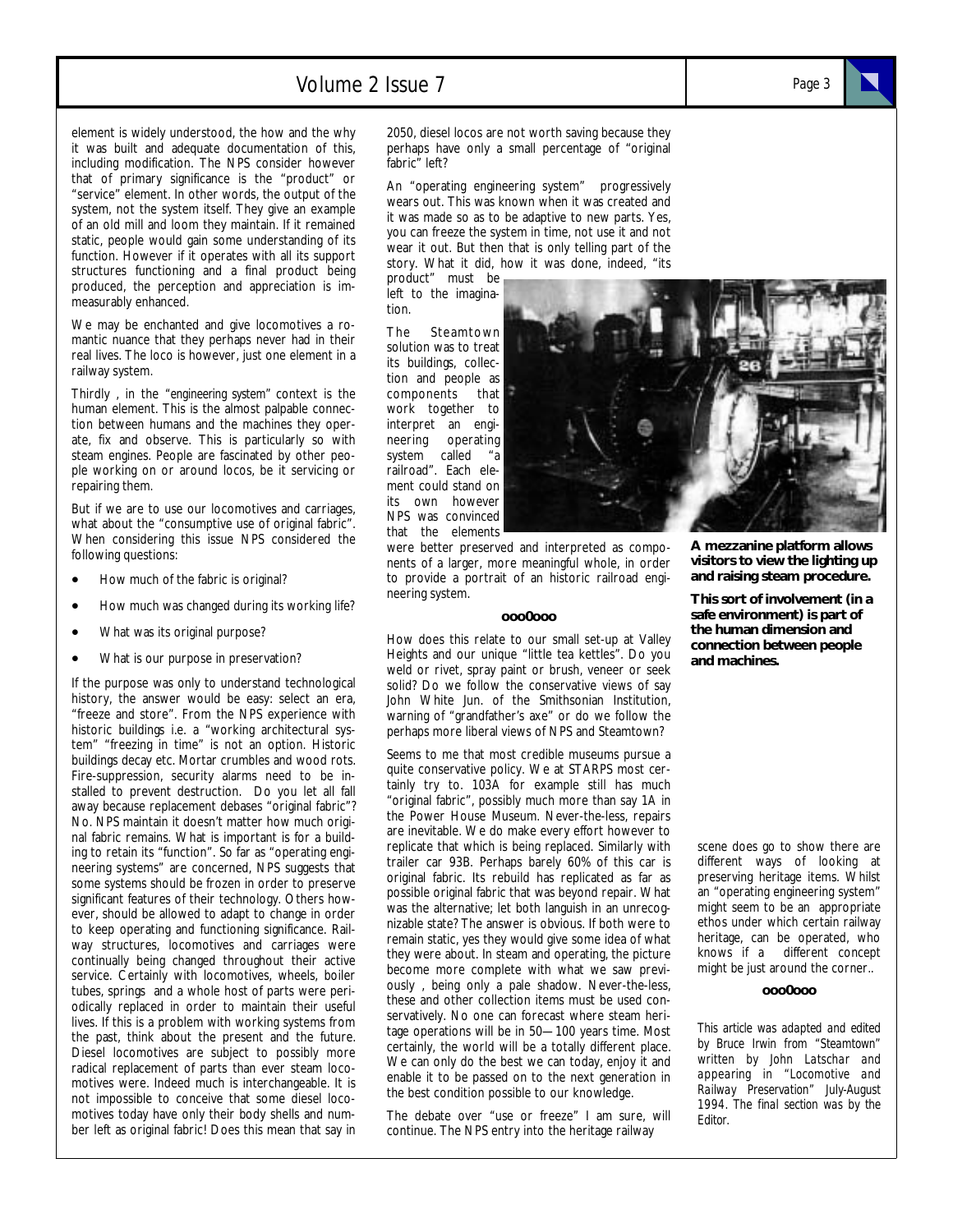

# Page 4 **STEAM SCENE**



**A very grimy 1022 performs the duties of "shed rat" during its working life at Enfield back in the 1950's.** 

The odd shaped lumps of metal on the next page are a steam locomotive in fully dismantled condition. This dismantling has been done to allow a complete rebuild to be undertaken. The last overhaul this loco-

p r e s e r v a t i o n

23 years until damaged by fire in 1993. As can

motive received was at the Eveleigh railway workshops in 1956, after that overhaul it continued in railway service for a further 14 years then entered



**1022, complete with cowcatcher, operating in Parramatta Park in the 1970's** 

be imagined it was well and truly in need of the rebuild it is now receiving . **History:** Built by the Vulcan Iron Works of Wilkes Barre, Pennsyl-

vania in 1916;

1022 was one of two identical locomotives purchased by the Public Works Department for use on MWSDB construction projects. Both engines were



**1022 after the ravages of the fire in Parramatta Park in 1993.** 

taken over by the NSWGR the following year and received the numbers 1022 and 1023 in the 1924 locomotive renumbering. They saw use on several railway construction projects around the metropolitan area but spent most of their life as the "shed rats" at Enfield locomotive depot. Their duties here were to move dead locomotives and their tenders around the depot. Being very short they were ideally suited to

this work as they could fit onto turntables along with the engine (often minus its tender) that they were shifting.

 During World War Two, 1022 was loaned to the United States Army Transportation Corp who used it along with 1023 to shunt the sidings of the base established by the US Army at Sandown.

## **1022 - Will the Ugly Duckling ever be a Swan?**

 1022 was retired from duty as the Enfield "shed rat" in 1970 and entered preservation in Parramatta Park, hauling light railway carriages and tram cars up and down the tramway. 1022 was damaged in the fire of 1993 and has been out of service ever since. Overhaul with intent to restore to operating condition was commenced in 2000.

 The sister engine 1023 was scrapped in 1968; some parts were salvaged however and may be used in the restoration of 1022.

 A locomotive identical to 1022 and 1023 was purchased by the Emu Gravel Company in 1915. This locomotive shunted wagons around the gravel pits at Emu Plains until retired in 1970. Emu Gravel number 1 is preserved at the NSWRTM at Thirlmere.

**Restoration:** The restoration of 1022 is a formidable task. Thirty seven years of work has left many minor components such as spring and brake gear in a badly worn state. Every hole is worn oval and every bolt and pin is worn and bent. The boiler has also wasted in parts and will require a new smoke box tube plate and extensive firebox repairs. The saddle tank is salvageable but will require extensive patching on the under surface.

 Progress in the restoration is being made on a number of fronts. Frame repairs are complete and the frames have been grit blasted and painted. The two centre frame stretchers have been reinstalled. New brake hanger pins have been fitted to the frames and the brake hangers are ready for reassembly. The steam brake cylinders and brake shaft bearings have been overhauled and refitted to the frames. Worn areas on the horns (where the axle boxes slide up and down on the frames) have been built up, the horn cheek liners have been repaired and new adjusting screws made. The driving wheel axle boxes have been machined externally to restore parallelism and now a-wait re-metalling.

 Repairs to the cylinder castings have commenced. The broken off corner has been welded back on and all cracks repaired. Cracks in the chimney and smoke box door ring have also been repaired by welding. The cutting out and replacement of the rusted sections on the underneath of the saddle tank has also commenced.

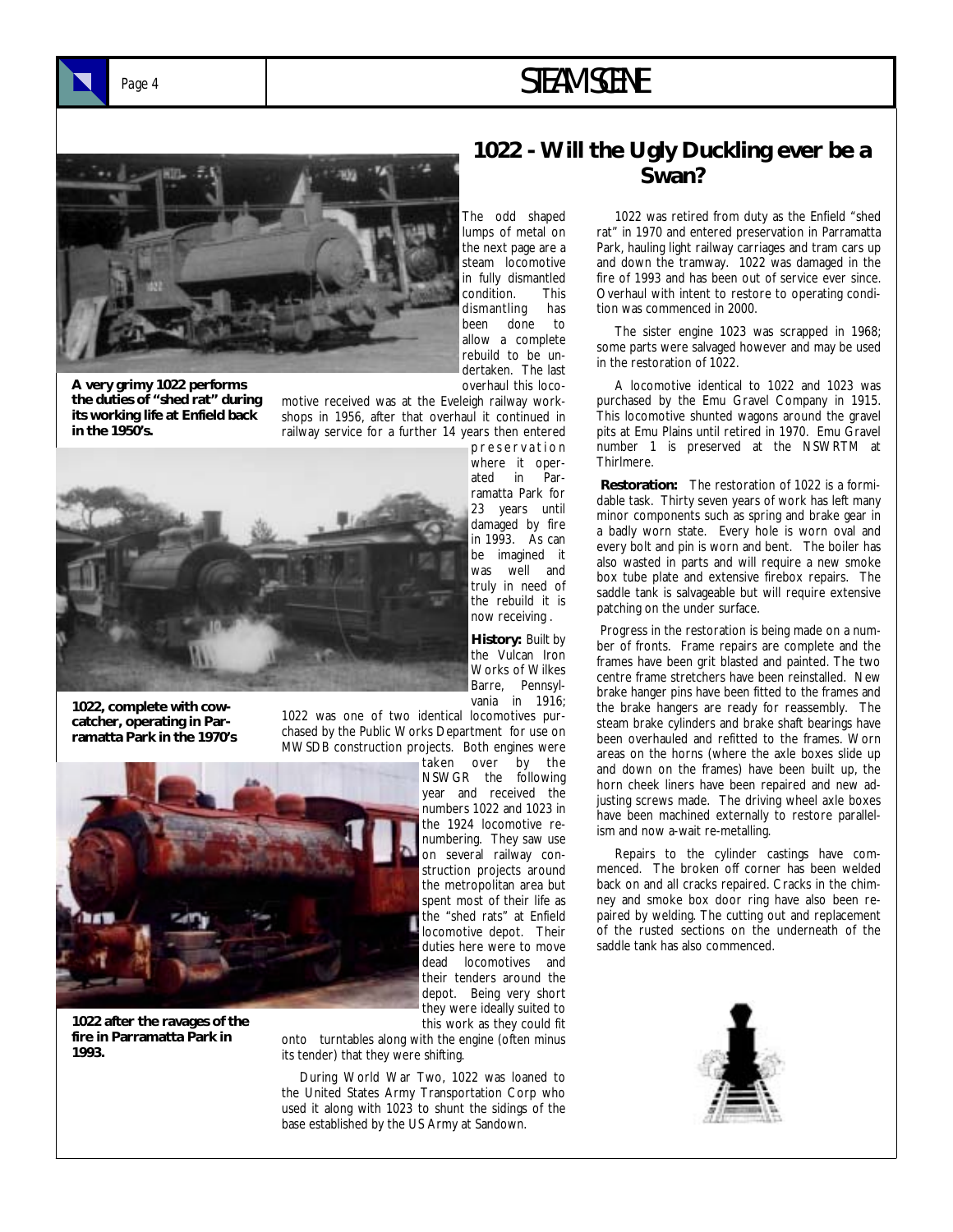### Volume 2 Issue 7 *Page 5*

# **1022—Restoration Photo Gallery**



**A selection of photos taken during the course of the continuing rebuild of locomotive 1022. Photos are by Assistant Works Manager, Steph Tolhurst.** 

**1022's boiler is lifted from its frame.** 



**The weld on part of the yoke that forms the cylinders and smoke** b**ox end boiler support. The holes are from a previous repair done by the "Railways" in the form of a supporting plate.** 

**(left) Luke Tolhurst cleans out a mass of corrosion from the saddle tank.** 



**The cylinder prepared for the corner to be welded back on** 



**The broken corner of the cylinder, prepared for welding to cylinder, already welded together from two pieces.** 

Welding of the damaged cylinders has been undertaken by Dick Butcher with assistance and weld preparation by STARPS members.

 Three welding techniques have been employed. Some cracks have been repaired by electric welding using Nickel based rods. The two pieces that make up the broken portion of the corner were welded together by a fusion welding technique using cast iron rods and oxy-acetylene heating. This piece was subsequently attached to the main part of the casting by an oxy-acetylene process using bronze rods.

 Much of the damage to this cylinder was caused by rusting on the surface where the two castings bolt together. The expansion causing the faces to bow between the rows of bolts leading to fracture of one of the castings. In railway service a "temporary" repair was done by bolting on steel plates to hold the broken pieces in place. *(Written by Steph Tolhurst)* 

# **2005 Annual General Meeting**

The A.G.M. was held on Saturday, November 5 at the Valley Heights Depot.. In all members attended. A fairly standard agenda was followed. The Annual Report and Balance Sheet revealed an operating surplus of \$3,089.88 with a net profit of \$7,539 being recorded. This was a very good result considering the down-turn in traffic for the year. Once again, substantial gifts from members and interest on investments helped the result.

No big surprises with the Board of Directors election. Craig Connelly, Peter Stock and John Webb were all returned unopposed.. The board for 2005-2006 comprises:

- Craig Connelly—Chairman and Works Manager
- Peter Stock-Secretary and Principal Executive Officer
- Frank Millier—Deputy Chairman **.** John Webb—Publicity
- 
- Bruce Irwin– Treasurer **.** Steph Tolhurst \_ Assist . Wks Mngr.

A sausage sizzle followed the meeting.



**The Board for 2005-06 (Back row L to R) Chairman, Craig Connelly, John Webb, Peter Stock,** 

**(Front Row L to R) Frank Millier, Bruce Irwin, David Lewis, Steph Tolhurst**